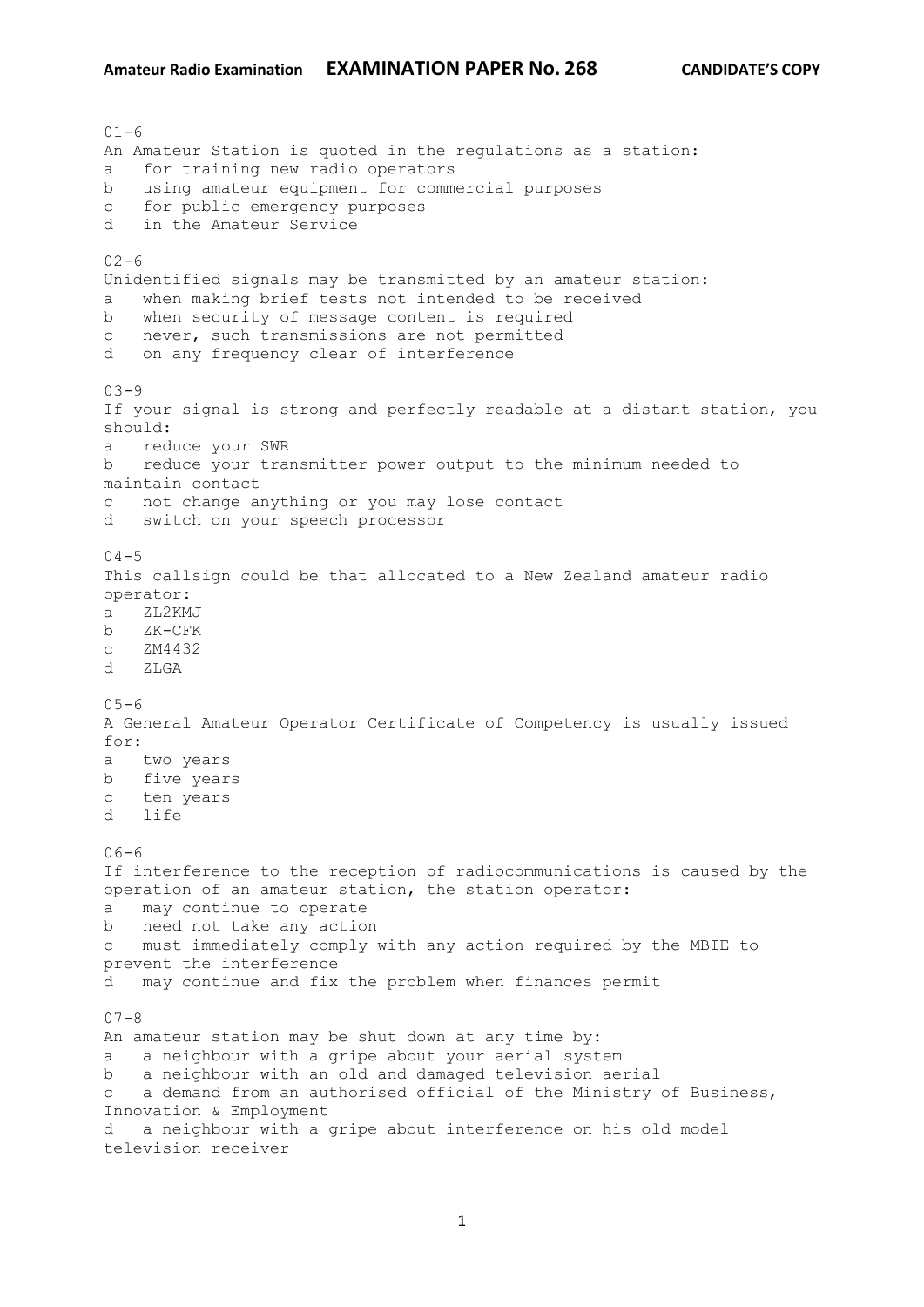$08 - 5$ In New Zealand, the "15 metre band" frequency limits are: a 21.00 to 21.45 MHz b 21.00 to 21.40 MHz c 21.00 to 21.35 MHz d 21.00 to 21.30 MHz  $09 - 1$ Amateur satellites may operate on these two bands: a 21.0 to 21.1 MHz and 146.0 to 148.0 MHz b 28.0 to 29.7 MHz and 144.0 to 146.0 MHz c 3.5 to 3.8 MHz and 7.0 to 7.1 MHz d 7.1 to 7.3 MHz and 10.1 to 10.15 MHz  $10-6$ This material is better for making permanent magnets: a copper b aluminium c steel d soft iron  $11 - 9$ The name for the flow of electrons in an electric circuit is: a voltage b current c resistance d capacitance  $12 - 0$ The unit of impedance is the: a farad b ampere c henry d ohm 13-4 The voltage to cause a current of 4.4 ampere to flow in a 50 ohm resistance is: a 2220 volt b 22.0 volt c 220 volt d 0.222 volt  $14 - 7$ The ohm is the unit of: a supply voltage b electrical resistance c electrical pressure d current flow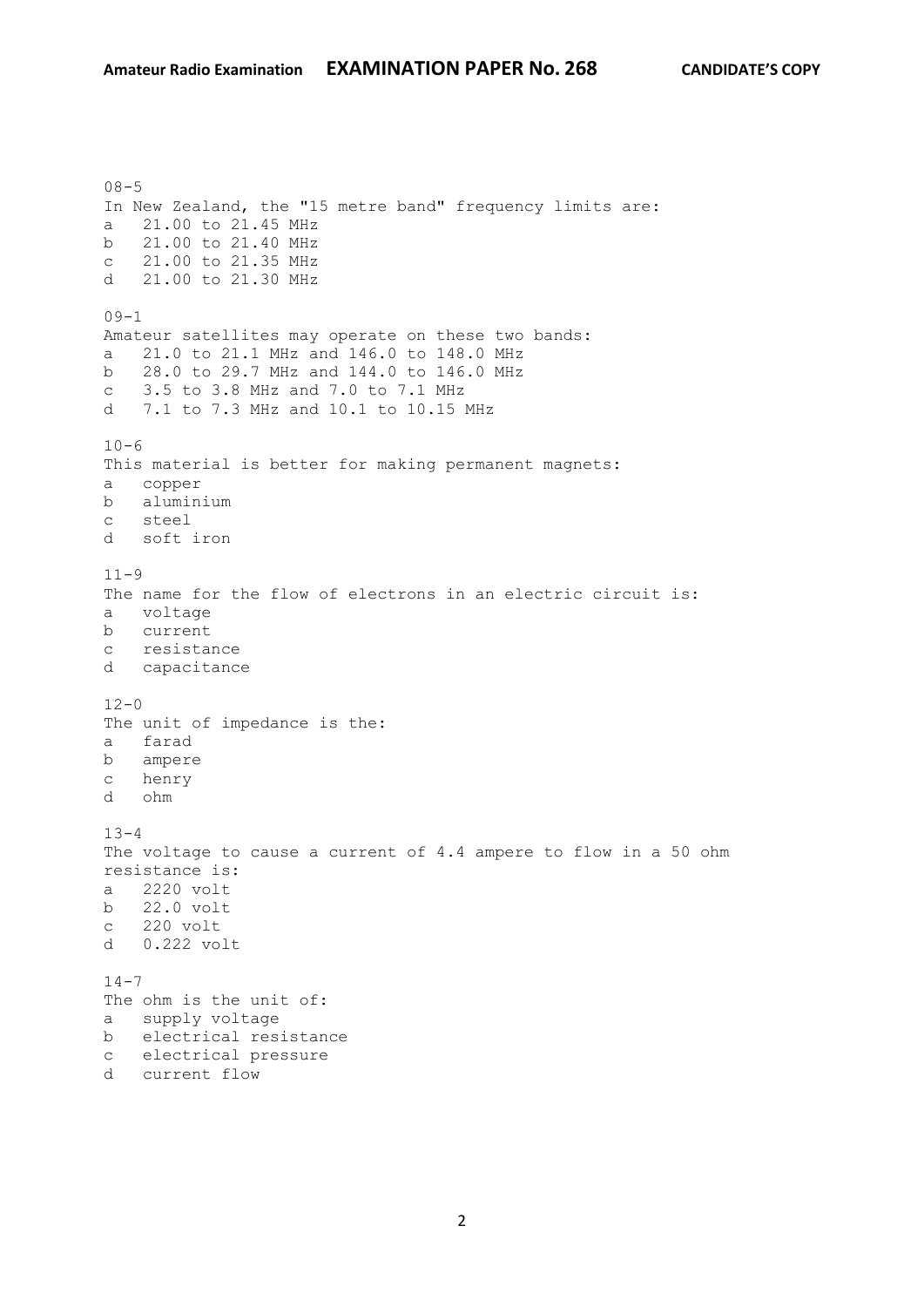15-1 Two resistors are connected in parallel and are connected across a 40 volt battery. If each resistor is 1000 ohms, the total battery current is: a 40 ampere b 80 milliampere c 40 milliampere d 80 ampere  $16 - 0$ A 6 ohm resistor is connected in parallel with a 30 ohm resistor. The total resistance of the combination is: a 8 ohm b 24 ohm c 35 ohm d 5 ohm  $17-9$ Three 500 ohm resistors are wired in series. Short-circuiting the centre resistor will change the value of the network from: a 500 ohm to 1000 ohm b 1500 ohm to 1000 ohm c 1000 ohm to 500 ohm d 1000 ohm to 1500 ohm  $18 - 4$ The current in a 100 kilohm resistor is 10 mA. The power dissipated is: a 1 watt b 100 watt c 10,000 watt d 10 watt  $19-2$ The power dissipation of a resistor carrying a current of 10 mA with 10 volt across it is: a 0.01 watt b 1 watt c 10 watt d 0.1 watt  $20 - 9$ A sinewave alternating current of 10 ampere peak has an rms value of: a 5 amp b 14.14 amp c 7.07 amp d 20 amp  $21 - 2$ A radio component in a circuit diagram is identified as a capacitor, if its value is measured in: a microfarads b microvolts c millihenrys d megohms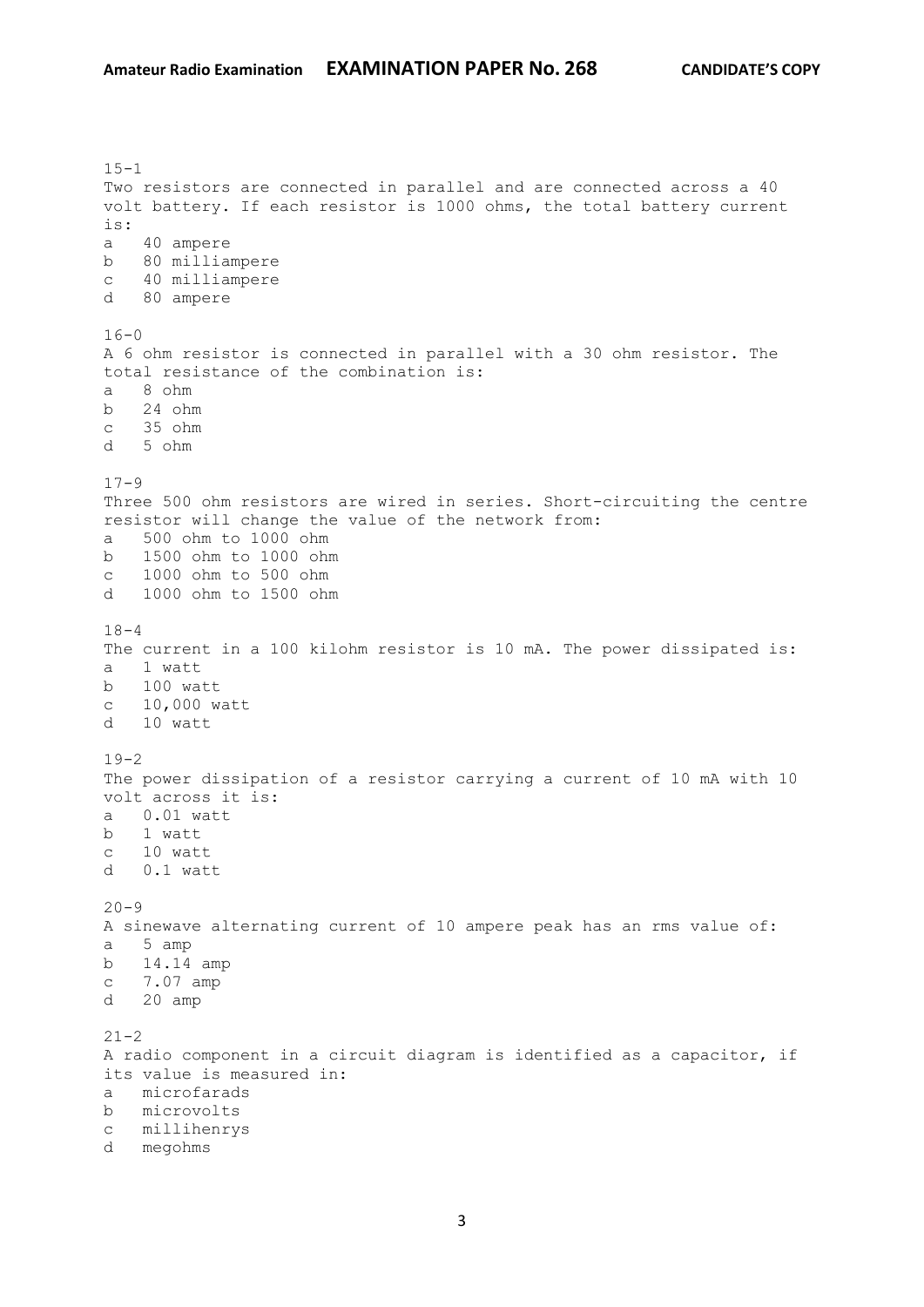$22 - 8$ An inductor and a capacitor form a resonant circuit. If the value of the inductor is decreased by a factor of four, the resonant frequency will: a increase by a factor of two b increase by a factor of four c decrease by a factor of two d decrease by a factor of four  $23 - 6$ The correct colour coding for the phase wire in a flexible mains lead is: a brown b blue c yellow and green d white  $24 - 0$ The basic semiconductor amplifying device is a: a transistor b PN-junction c diode d silicon gate  $25 - 8$ The two basic types of field effect transistors are: a NPN and PNP b n-channel and p-channel c germanium and silicon d inductive and capacitive  $26 - 5$ A feature common to thermionic valves and transistors is that both: a can amplify signals b have electrons drifting through a vacuum c convert electrical energy to radio waves d use heat to cause electron movement  $27 - 7$ A good ammeter should have: a a very high internal resistance b a resistance equal to that of all other components in the circuit c an infinite resistance d a very low internal resistance  $28 - 4$ An attenuator network comprises two 100 ohm resistors in series, with the input applied across both resistors and the output taken from across one of them. The attenuation of the network is: a 0.707 b 0.5 c 0.35 d 0.25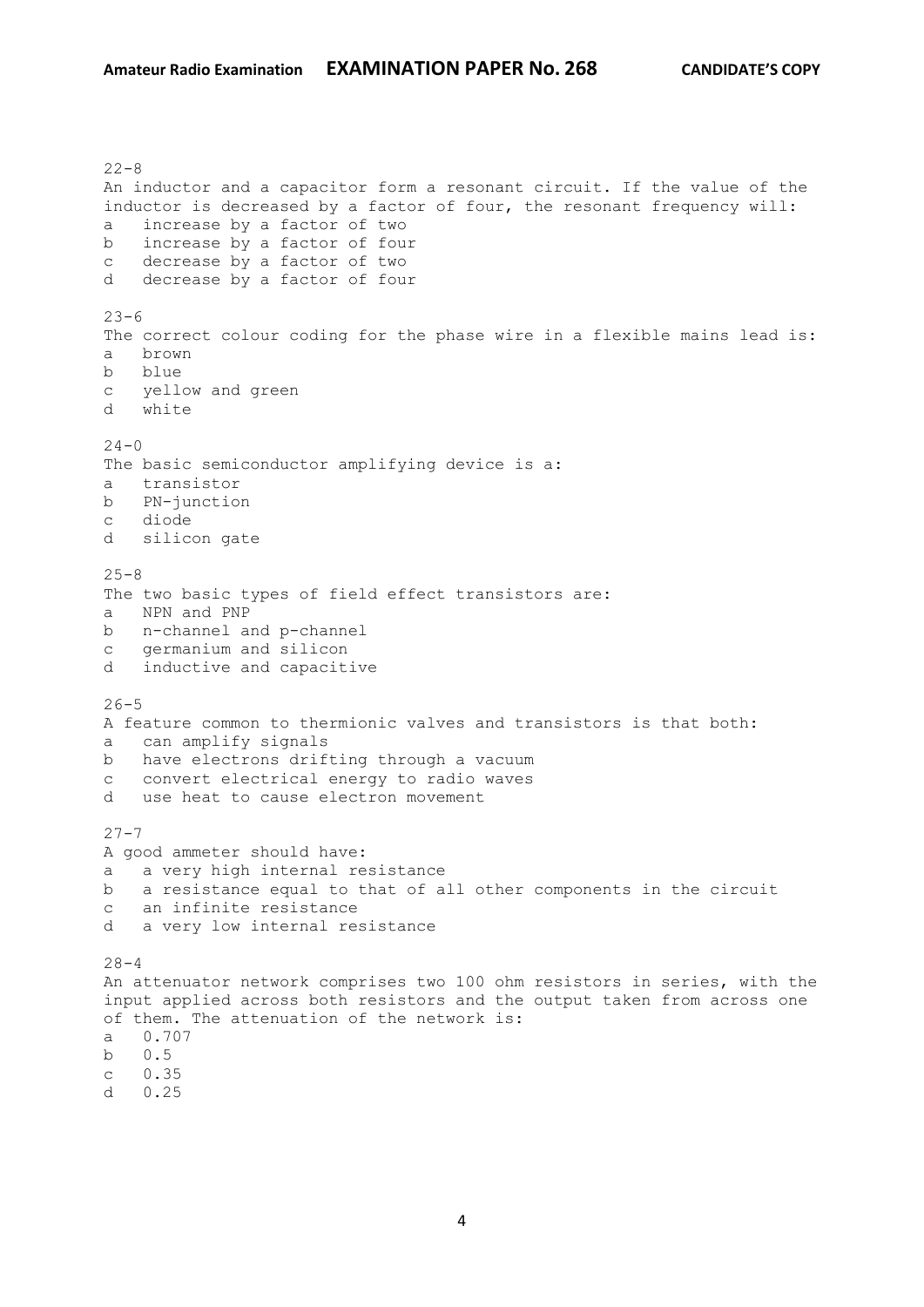$29 - 0$ In designing an HF station, you would use this to reduce the effects of harmonic radiation: a dummy load b antenna switch c SWR bridge d low pass filter  $30 - 5$ In a frequency modulation receiver, this is located between the filter and the limiter: a the high frequency oscillator b the intermediate frequency amplifier c the mixer d the radio frequency amplifier  $31 - 7$ In a single sideband and CW receiver, the output from this is connected to the product detector: a the mixer b the beat frequency oscillator c the radio frequency amplifier d the audio frequency amplifier  $32 - 8$ To receive Morse code signals, a BFO is employed in a superhet receiver  $+\circ$ : a produce IF signals b beat with the local oscillator signal to produce sidebands c beat with the IF signal to produce an audio tone d produce an audio tone to beat with the IF signal 33-4 The stage in a superhet receiver with a tuneable input and fixed tuned output is the: a RF amplifier b IF amplifier c local oscillator d mixer stage  $34 - 0$ The tuning control of a superhet receiver changes the tuned frequency of the: a audio amplifier b IF amplifier c local oscillator d post-detector amplifier 35-8 It is very important that the oscillators contained in a superhet receiver are: a sensitive and selective b stable and sensitive c selective and spectrally pure d stable and spectrally pure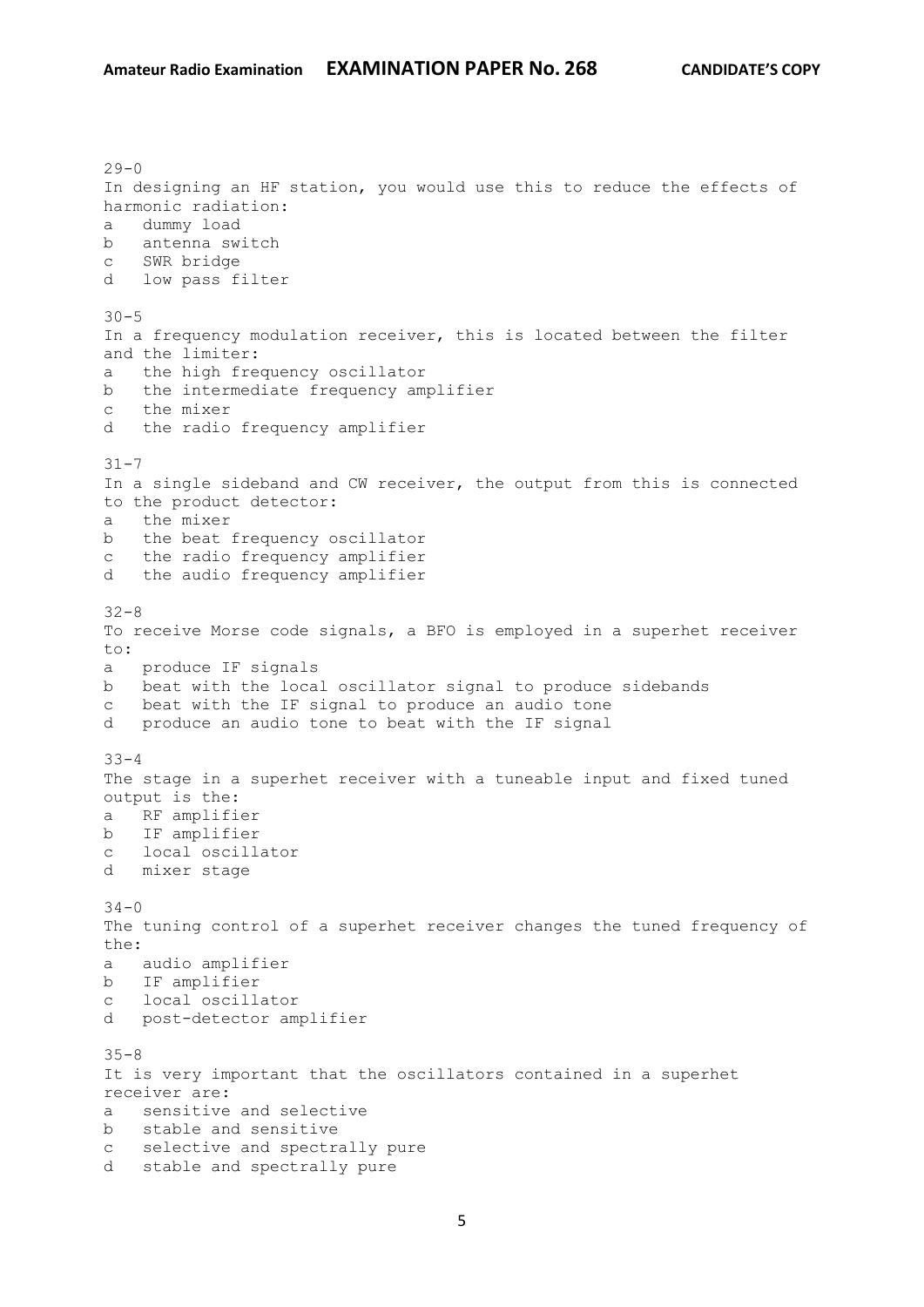6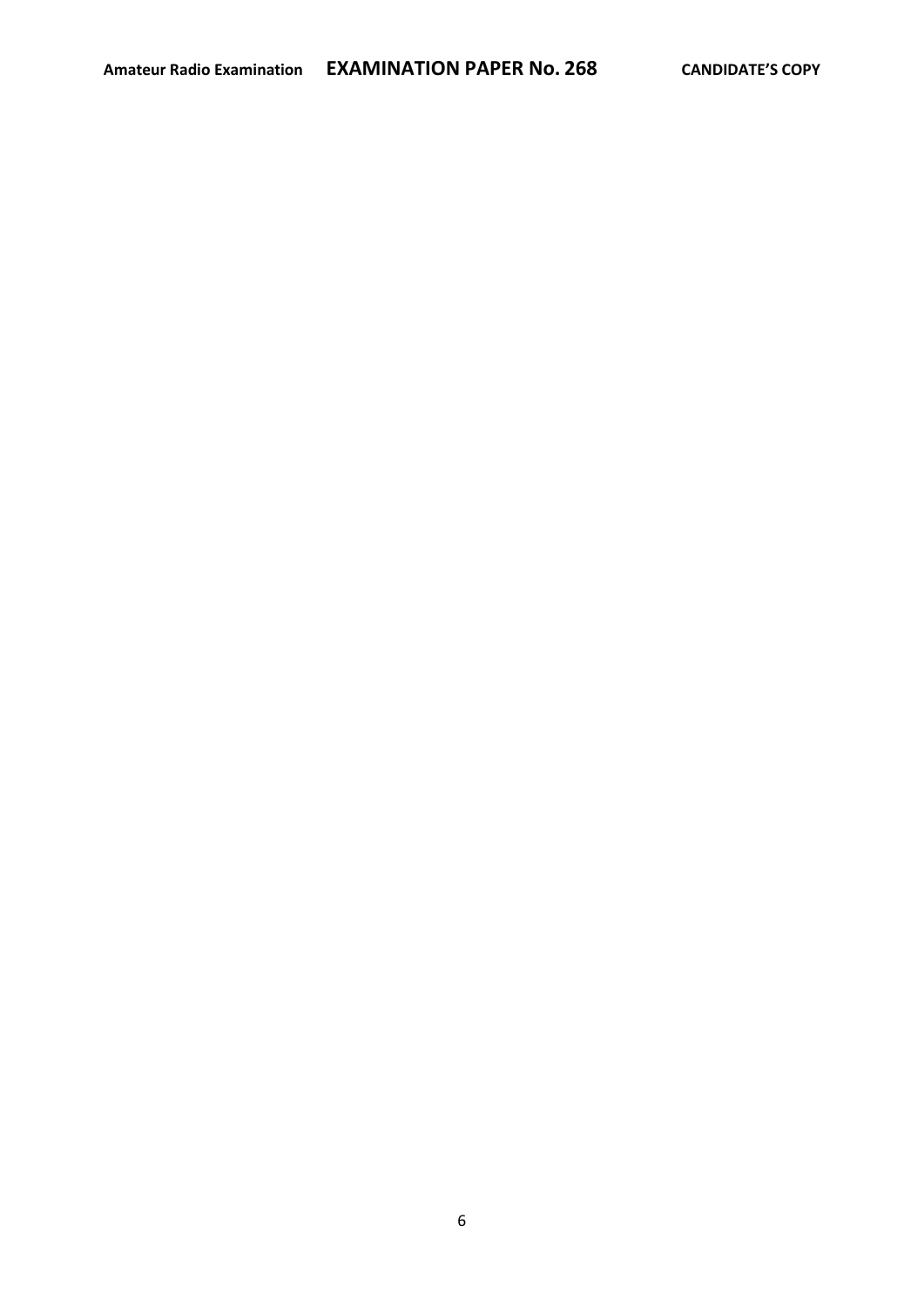$36 - 0$ The gain used in the RF amplifier stage of a receiver should be: a as much as possible, short of self-oscillation b determined by the amplification factor of the first IF stage c sufficient to allow weak signals to overcome noise generated in the first mixer stage d sufficient to keep weak signals below the noise of the first mixer stage  $37 - 2$ In a frequency modulation transmitter, this is located between the speech amplifier and the oscillator: a power amplifier b microphone c modulator d frequency multiplier 38-3 In a single sideband transmitter, the output of this is connected to a sideband-selecting filter: a balanced modulator b microphone c mixer d radio frequency oscillator 39-4 The purpose of a balanced modulator in a SSB transmitter is to: a make sure that the carrier and both sidebands are in phase b ensure that the percentage of modulation is kept constant c make sure that the carrier and both sidebands are 180 degrees out of phase d suppress the carrier while producing two sidebands  $40 - 1$ The third harmonic of 7 MHz is: a 10 MHz b 21 MHz c 14 MHz d 28 MHz  $41 - 3$ A spurious transmission from a transmitter is: a an unwanted emission that is harmonically related to the modulating audio frequency b an unwanted emission unrelated to the output signal frequency c generated at 50 Hz d the main part of the modulated carrier  $42 - 9$ Electrolytic capacitors are used in power supplies because: a they are tuned to operate at 50 Hz b they can be obtained in larger values than other types c they have very low losses compared to other types d they radiate less RF noise than other types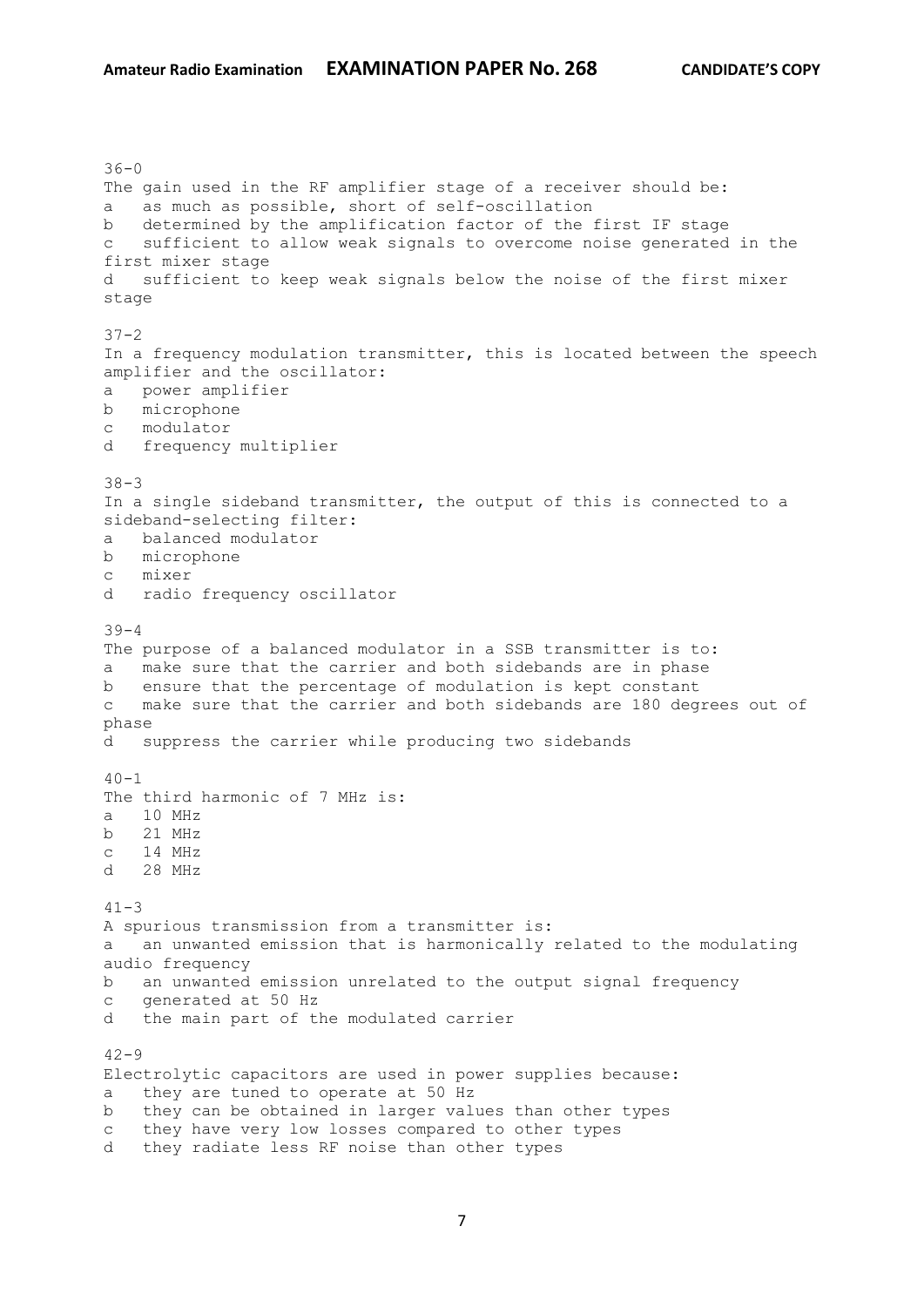$43 - 7$ In a regulated power supply, the "crowbar" is a: a means to lever up the output voltage b last-ditch protection against over-voltage resulting from failure of the regulator in the supply c convenient means to move such a heavy supply unit d circuit for testing mains fuses  $44 - 7$ When conversing via a VHF or UHF repeater, you should pause between overs for about: a 3 seconds b half a second c 30 seconds d several minutes  $45 - 8$ The "S meter" on a receiver: a indicates where the squelch control should be set b indicates the standing wave ratio c indicates the state of the battery voltage d indicates relative incoming signal strengths  $46 - 0$ A noise blanker on a receiver is most effective to reduce: a 50 Hz power supply hum b noise originating from the mixer stage of the receiver c ignition noise d noise originating from the RF stage of the receiver  $47 - 6$ The "O" signal "shall I decrease transmitter power?" is: a QRL? b QRZ? c QRN? d QRP?  $48 - 4$ The designed output impedance of the antenna socket of most modern transmitters is nominally: a 25 ohm b 75 ohm c 100 ohm d 50 ohm  $49-0$ Losses occurring on a transmission line between a transmitter and the antenna result in: a a SWR of 1:1 b reflections occurring in the line c less RF power being radiated d improved transfer of RF energy to the antenna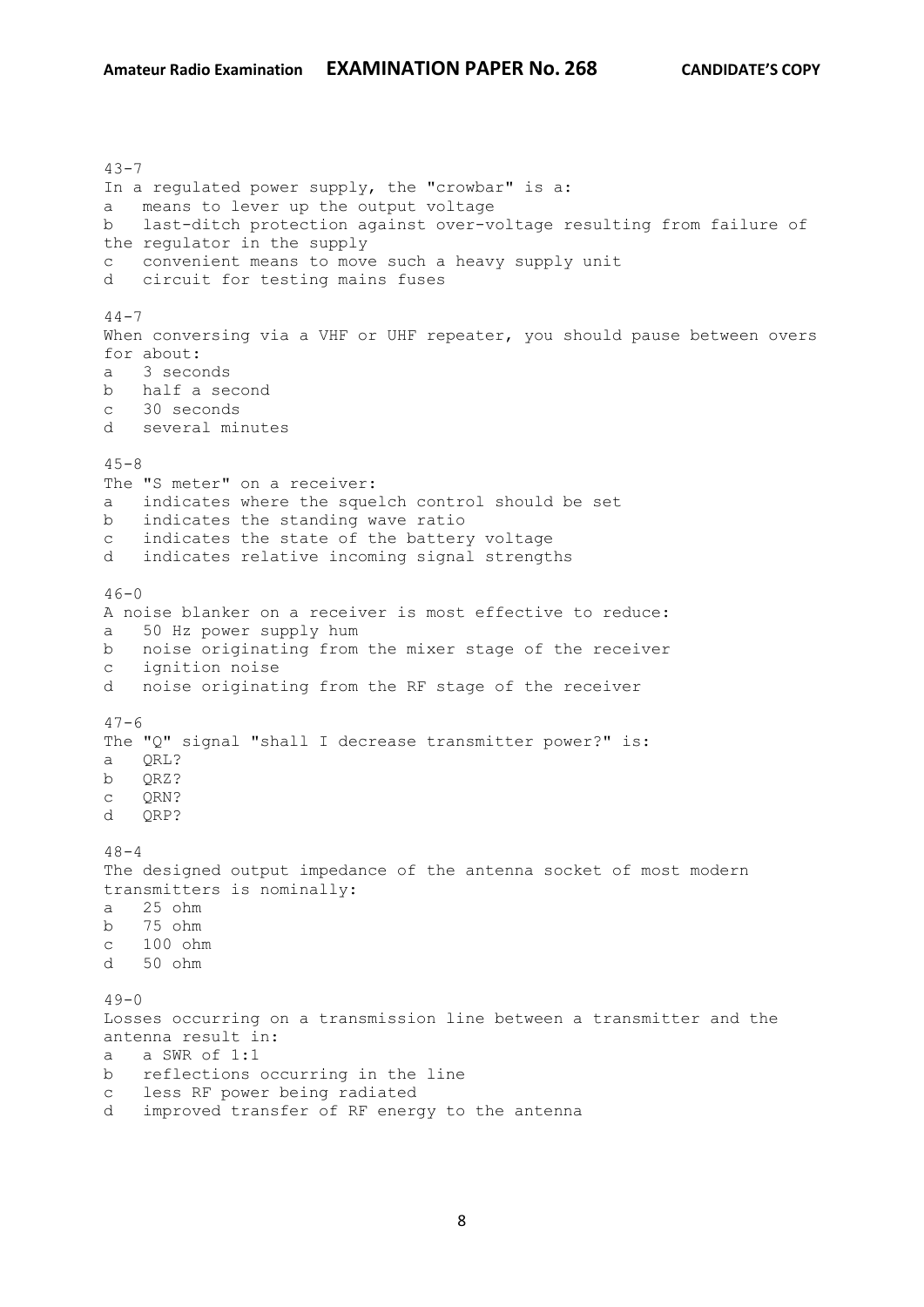$50 - 1$ The longest "active" element of a Yagi antenna is the: a reflector b boom c driven element d director(s)  $51 - 7$ The purpose of a balun in a transmitting antenna system is to: a match unbalanced and balanced transmission lines b balance harmonic radiation c reduce unbalanced standing waves d protect the antenna system from lightning strikes  $52 - 7$ The resonant frequency of a dipole antenna is mainly determined by: a its height above the ground b its length c the output power of the transmitter used d the length of the transmission line 53-5 The reflector and director(s) in a Yagi antenna are called: a oscillators b parasitic elements c tuning stubs d matching units  $54 - 5$ That portion of HF radiation which is directly affected by the surface of the earth is called: a ground wave b local field wave c inverted wave d ionospheric wave 55-8 VHF and UHF bands are frequently used for satellite communication because: a the Doppler frequency change caused by satellite motion is much less than at HF b satellites move too fast for HF waves to follow c waves at these frequencies travel to and from the satellite relatively unaffected by the ionosphere d the Doppler effect would cause HF waves to be shifted into the VHF and UHF bands 56-9 Regular changes in the ionosphere occur approximately every 11: a years b days c months d centuries